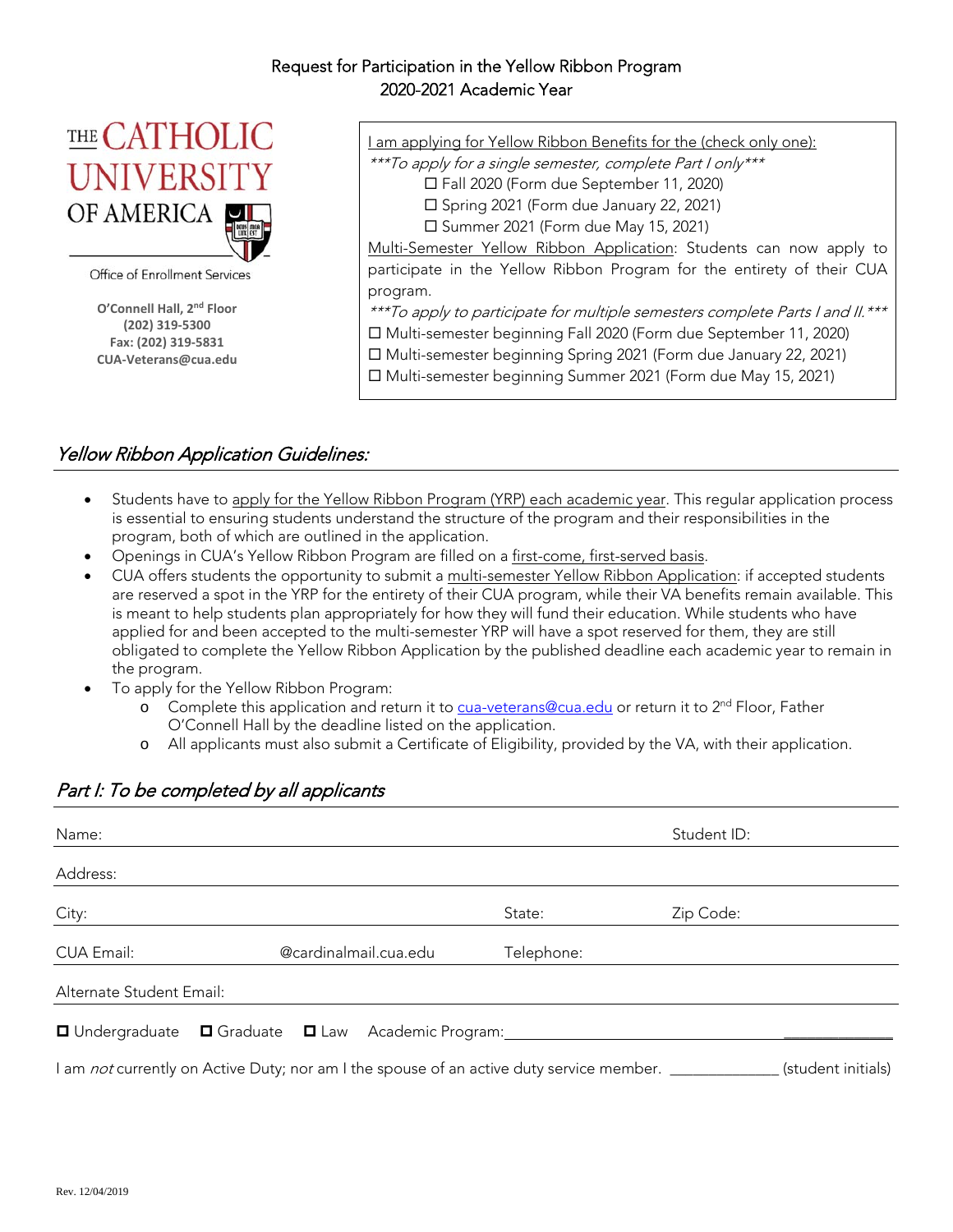# Statement of Understanding

- I have applied for the Post 9/11 GI Bill and believe that I am 100% eligible. I understand that the Department of Veteran Affairs formally establishes eligibility for the Post 9/11 GI Bill's Yellow Ribbon Program and that this Request for Participation is contingent upon Department of Veteran Affairs' approval for such benefits.
- I certify that I have applied to the Department of Veteran Affairs for my Certificate of Eligibility and understand that my participation in CUA's Yellow Ribbon Program is contingent upon submittal of my Certificate of Eligibility to the Office of Enrollment Services.
- I understand that all Veterans Educational benefits are administered by the Department of Veterans Affairs. Any questions, concerns, or inquiries about my eligibility for educational, housing, book or other benefits should be directed to the Department of Veterans Affairs.
- I understand that Yellow Ribbon Program funds are distributed on a first-come, first-served basis, measured from the date this Request for Participation form is received, and that submission of this form does not guarantee my admittance to CUA's Yellow Ribbon Program.
- I certify that I am currently or will be enrolled as a degree seeking CUA student during the academic semester for which I am requesting participation in the Yellow Ribbon Program.
- $\bullet$  I understand the Office of Enrollment Services will determine Yellow Ribbon program eligibility based on academic program. Actual benefit eligibility will be credited to my student account directly in the form of a tuition and fee waiver after all VA payments have been received for that semester, likely at the end of the semester.
- I understand that my participation in the Yellow Ribbon Program is contingent on the continuation of my VA educational benefits. If my benefits expire prior to the conclusion of the semester, I will not be eligible to participate in the Yellow Ribbon Program.
- I understand that CUA will match the VA's Yellow Ribbon contribution dollar-for-dollar, CUA is unable to provide any Yellow Ribbon waiver in amounts other than provided by the VA.
- I understand my financial responsibilities (as outlined in CUA's Statement of Financial Responsibility) while utilizing VA benefits. If I have charges above and beyond those covered by my VA benefits I will pay for those charges in accordance with the posted deadlines on the **Enrollment Services website**. Both links can be accessed at https://enrollment-services.catholic.edu
- I understand that CUA's participation in the Yellow Ribbon Program is determined annually and is not guaranteed from one academic year to the next.
- I understand that CUA will discontinue its contributions to the Yellow Ribbon Program if I am not in good academic or financial standing.
- I understand that my eligibility for CUA Yellow Ribbon benefits requires me to maintain continuous enrollment; CUA will not hold my spot in the program if I am required to apply for readmission to CUA.
- I understand that I may not receive a Yellow Ribbon Tuition Waiver in conjunction with any other institutional scholarship(s), grant(s), tuition waiver(s) or endowment(s). I further understand that the total dollar amount of my Post 9/11, VA Yellow Ribbon and CUA Yellow Ribbon benefit contributions cannot exceed my tuition charges.
- **I** understand that I must reapply for participation in this program each semester.
- The information I submit on this form is true and correct to the best of my knowledge.

Student Signature: Date: Date: Date: Date: Date: Date: Date: Date: Date: Date: Date: Date: Date: Date: Date: D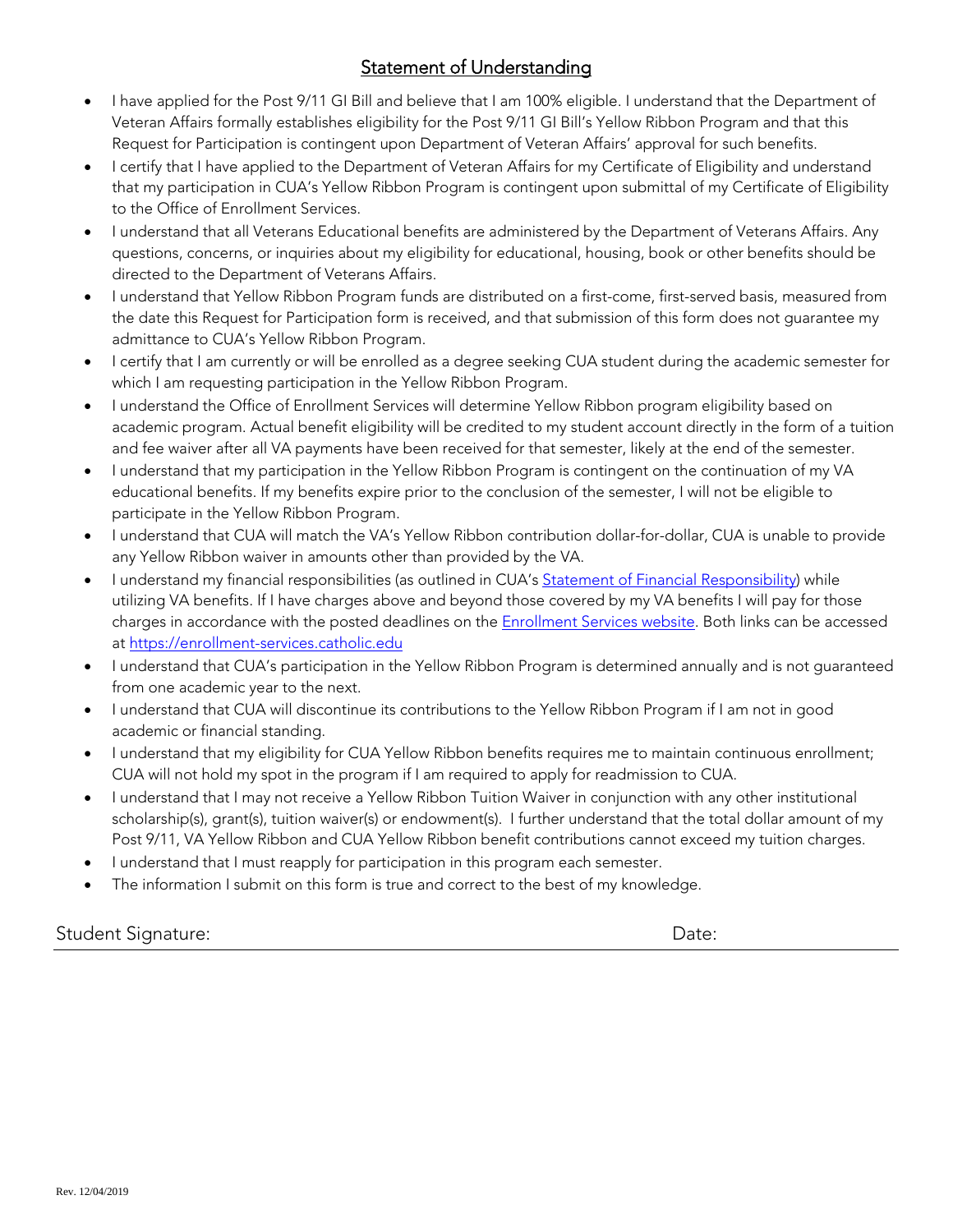Students can now apply to participate in the Yellow Ribbon Program for the entirety of their CUA program. This allows students to apply for participation over multiple semesters. The aim of this initiative is to assist students in arranging educational funding for their entire degree program, and to allow Enrollment Services to process student certification to the VA in a more-timely manner.

To apply for this initiative please complete the below information and read the additional statements of understanding.

#### Anticipated graduation term (month & year) \_\_

Please note your anticipated graduation term for your current program of study. This will be used as your exit date from the Yellow Ribbon Program. Please note that you may request an extension in the program if your anticipated graduation term changes.

- I have applied for the Post 9/11 GI Bill and believe that I am 100% eligible. I understand that the Department of Veteran Affairs formally establishes eligibility for the Post 9/11 GI Bill's Yellow Ribbon Program and that this Request for Participation is contingent upon Department of Veteran Affairs' approval for such benefits.
- I certify that I have applied to the Department of Veteran Affairs for my Certificate of Eligibility and understand that my participation in CUA's Yellow Ribbon Program is contingent upon submittal of my Certificate of Eligibility to the Office of Enrollment Services.
- I understand that all Veterans Educational benefits are administered by the Department of Veterans Affairs. Any questions, concerns, or inquiries about my eligibility for educational, housing, book or other benefits should be directed to the Department of Veterans Affairs.
- I understand that Yellow Ribbon Program funds are distributed on a first-come, first-served basis, measured from the date this Request for Participation form is received, and that submission of this form does not guarantee my admittance to CUA's Yellow Ribbon Program.
- I certify that I am currently or will be enrolled as a degree seeking CUA student during the academic semester for which I am requesting participation in the Yellow Ribbon Program.
- I understand the Office of Enrollment Services will determine Yellow Ribbon program eligibility based on academic program. Actual benefit eligibility will be credited to my student account directly in the form of a tuition and fee waiver after all VA payments have been received for that semester, likely at the end of the semester.
- I understand that my participation in the Yellow Ribbon Program is contingent on the continuation of my VA educational benefits. If my benefits expire prior to the conclusion of the semester, I will not be eligible to participate in the Yellow Ribbon Program.
- I understand that CUA will match the VA's Yellow Ribbon contribution dollar-for-dollar, CUA is unable to provide any Yellow Ribbon waiver in amounts other than provided by the VA.
- I understand my financial responsibilities (as outlined in CUA's Statement of Financial Responsibility) while utilizing VA benefits. If I have charges above and beyond those covered by my VA benefits I will pay for those charges in accordance with the posted deadlines on the **Enrollment Services website**. Both links can be accessed at https://enrollment-services.catholic.edu
- I understand that CUA's participation in the Yellow Ribbon Program is determined annually and is not guaranteed from one academic year to the next.
- I understand that CUA will discontinue its contributions to the Yellow Ribbon Program if I am not in good academic or financial standing.
- I understand that my eligibility for CUA Yellow Ribbon benefits requires me to maintain continuous enrollment; CUA will not hold my spot in the program if I am required to apply for readmission to CUA.
- I understand that I may not receive a Yellow Ribbon Tuition Waiver in conjunction with any other institutional scholarship(s), grant(s), tuition waiver(s) or endowment(s). I further understand that the total dollar amount of my Post 9/11, VA Yellow Ribbon and CUA Yellow Ribbon benefit contributions cannot exceed my tuition charges.
- By participating in the multi-semester Yellow Ribbon Agreement I understand that the office of Financial Aid will not consider me for any institutional scholarship(s), grant(s), tuition waiver(s) or endowment(s) during my participation period.